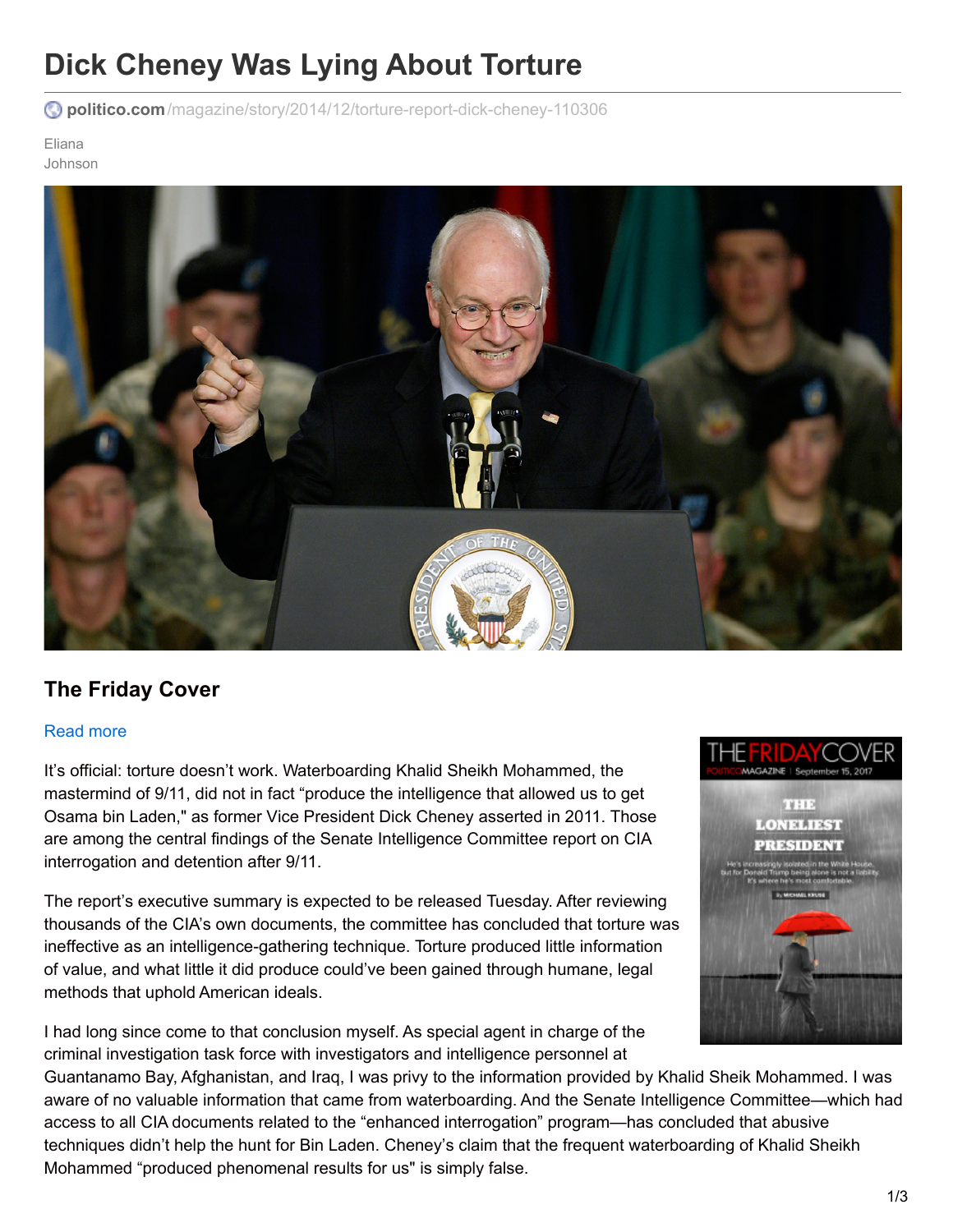The self-defeating stupidity of torture might come as news to Americans who've heard again and again from Cheney and other political leaders that torture "worked." Professional interrogators, however, couldn't be less surprised. We know that legal, rapport-building interrogation techniques are the best way to obtain intelligence, and that torture tends to solicit unreliable information that sets back investigations.

Yes, torture makes people talk—but what they say is often untrue. Seeking to stop the pain, people subjected to torture tend to say what they believe their interrogators want to hear.

The report is essential because it makes clear the legal, moral, and strategic costs of torture. President Obama and congressional leaders should use this opportunity to push for legislation that solidifies the ban on torture and cruel treatment. While current law prohibits these acts, US officials employed strained legal arguments to authorize abuse.

A law could take various forms: a codification of the president's 2009 executive order banning torture, for example, or an expansion of the 2005 Detainee Treatment Act so that key protections in it would apply to the CIA as well as the military. However it's designed, a new law would help the country stay true to its ideals during times of crisis and guard against a return to the "dark side."

And dark it was. Terms like "waterboarding" and "enhanced interrogation" obscure the brutal, sometimes bloody, reality. It was about the delivery of pain. The U.S. government authorized previously taboo techniques, which along with a take-the-gloves-off message coming from the top—led to even greater horrors. You can draw a line from the "enhanced interrogation" to the barbarism of Abu Ghraib.

The ostensible purpose of torture was to save lives, but it has had the exact opposite effect. Torture was a PR bonanza for enemies of the United States. It enabled—and, in fact, is still enabling—al Qaeda and its allies to attract more fighters, more sympathizers, and more money.

Some have argued against releasing the report because they predict that it will spark anti-American anger around the world. Such a possibility, however, is an argument not against the kind of transparency and Congressional oversight inherent to a well-functioning democracy; it's an argument against torture. Indeed, by employing such an argument, people are implicitly acknowledging that torture saps the country's credibility and threatens its national security.

Over the coming days, you'll be hearing numerous torture defenders claim it kept Americans safe. Don't believe them. Many of us charged with the mission of getting information out of terrorists didn't resort to using torture. Like many Americans, we didn't want our government to use torture, and we hope it never does again.

#### Share on [Facebook](http://api.addthis.com/oexchange/0.8/forward/facebook/offer?pco=tbx32nj-1.0&url=http://politi.co/1sec6kW&pubid=politico.com/magazine) Share on [Twitter](http://api.addthis.com/oexchange/0.8/forward/twitter/offer?pco=tbx32nj-1.0&url=http://politi.co/1sec6kW&pubid=politico.com/magazine&text=Dick+Cheney+Was+Lying+About+Torture)

**This story tagged under:**

## **More from POLITICO Magazine**

[Washington](http://www.politico.com/magazine/tag/washington-and-the-world) And The World

### **Trump's U.N. [Obsession](http://www.politico.com/magazine/story/2017/09/17/trump-un-general-assembly-test-215614) Collides With Reality**